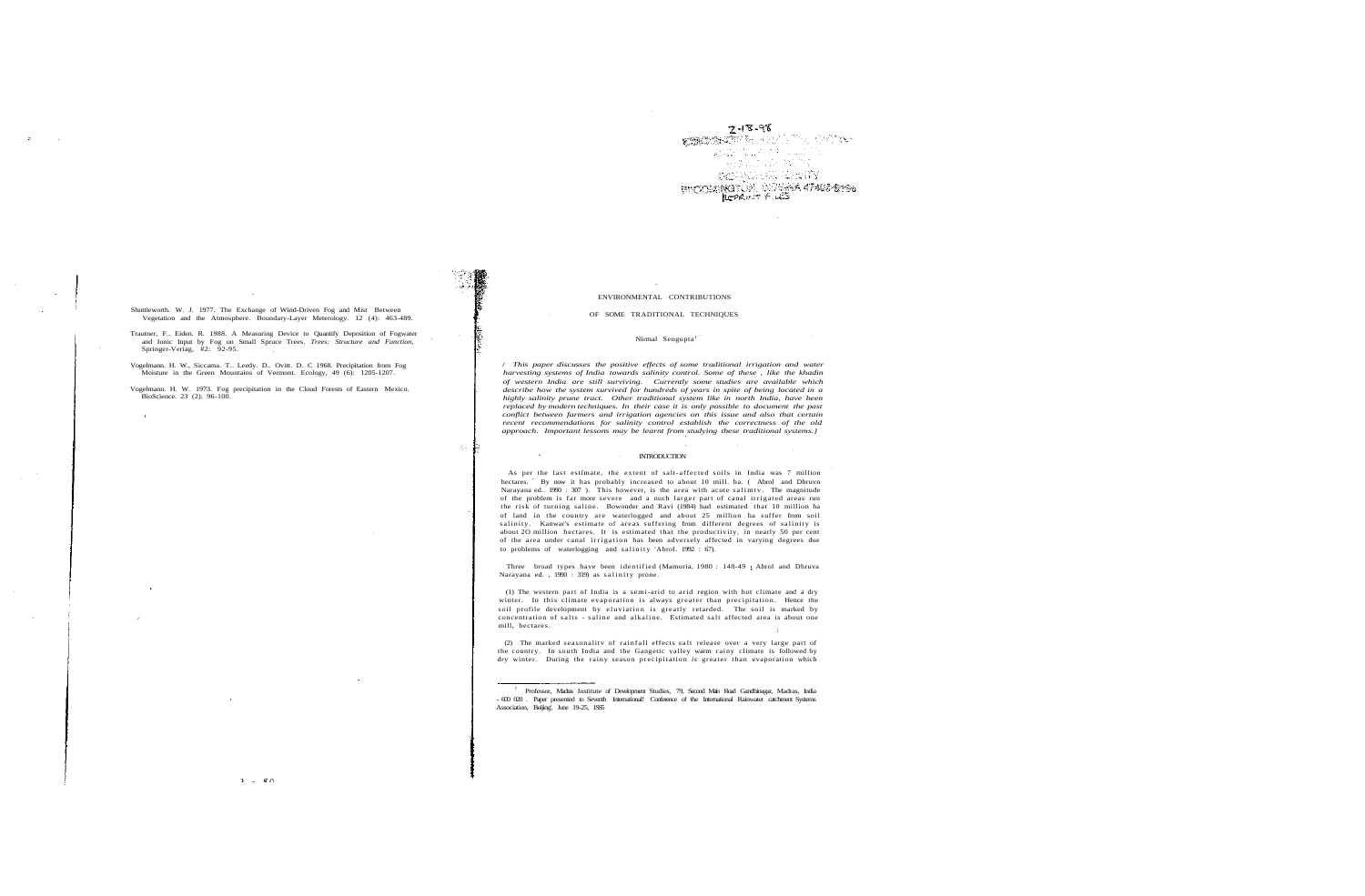induces leaching of soluble salts down the profile. If the water table remains high, the soluble salts will remain in the profile. In northern India, in particular, the salts are transported in solution by the Himalayan rivers which later percolate in the subsoils of the plains and goes on accumulating in the area of inefficient surface drainage. Thereafter, during the dry season these salts are drawn upwards through the capillary spaces by evaporation from the surface. In many cases salts are deposited on the soil surface showing white or black patches of efflorescence on the soil surface. Impervious sub-soil or hard pan also contributes to the phenomenon. Estimated saltaffected area is about four million hectares, 2.5 in Indo-Gangetic Plains and 142 in the Medium and *Deep* Black Soil Regions of central and southern India.

(3) A very large part of coastal region, about two million hectares are affected by sea tide *carrying* salt laden deposits. The rive r deltas and estuaries *of* the eastern coast accounts for about 1.4 *mill.* ha. of salt affected areas. Another *0.7 mill* ha. is found in the arid Gujarat coast. Large parts of sen coast are also subjected to periodic inundation by tidal water. This is particularly noted in the western coast.

That is why the long-term preventive solutions are important. Preventive efforts require thorough understanding of the reason and preventing it. It is here that the traditional method of maintaining the ecological balance for centuries will be of crest relevance even in the present period. In the next sections we will introduce the outlines of some of these traditional methods and discuss the soundness of their scientific principles.

In dealing with problems of salinity two types of solutions are possible : preventive and curative . Current stress is on curative methods. These include : (1; chemical treatment. 2) vegetative and biological measures and (3) a combination of the two. The former *is* input intensive but results are obtained in *ihe* first year. The latter *needs* 3 to 4 years gestation period. In forty years, till 1989-90 the state of Uttar Pradesh was able to reclaim 157.036 ha. at land which accounts for only 12 per cent of the total saline area in the state (Arora. 1994). With increasing, alarm lately. programmes have been accelerated. Since gypsum *is* available in abundance in Bajasthan state. neighbouring the Indo-Gangetic saline belt, and since the State governments subsidise it heavily ( in Haryana. subsidy is 75 per cent of cost' farmers often adopt the chemical treatment. But is it a sustainable solution ? Newer and newer areas will come under salinity and more and more of these costly and heavily subsidised activitie s will have to be performed.

The quality of river waters in India, unless contaminated otherwise, are of a very high order (Gupta. 1990 : 19-26). Canal waters originating from the rivers or their reservoirs as the main source, represent the parent rivers in quality, unless contaninated otherwise. Yet, however good may canal water be as leaching agent.

## PREVENTIVE AND CURATIVE USES OF RAINWATER

.. However pure irrigation water is. it always contains some salt. Salts are added to the soil with each irrigation. Crops remove much of the applied water from the soil to meet its evapotranspiration demand but leaves most of the salt behind. At each irrigation more salt is added. Hence a portion of the added salt must be leached from the root zone before the concentration affects crop yield. Leaching is done by applying sufficient water so that a portion percolates through and below the entire root zone carrying with it a portion of the accumulated salts. After many successive irrigations.<br>the salt accumulation in the soil will approach some equilibrium concentration (FAQ, 1985). A successful water management is to keep the equilibrium level within a certain limit which is best for crop growth.

 $\mathcal{E}$ 

This equilibrium level is decided by three factors (FAO, 1985) :

( i ) the salinity of the applied water

( ii) depth of water leached below the root zone

(iii) depth of water applied at the surface

A good salinity management strategy should take care of all the three factors. Apart from the law salinity of rainwater the application methods of different rainwater harvesting systems contribute towards determining the equilibrium level of salt content.

## Table - 1

AVERAGE ANNUAL RAINFALL IN SALT AFFECTED AREAS

| regions                                                                                     | annual rainfall<br>$(in \, \, \text{cms.})$ |
|---------------------------------------------------------------------------------------------|---------------------------------------------|
| Indo-Gangetic Plains:                                                                       |                                             |
| (i) alkali soils with sweet groundwater                                                     | 55-100                                      |
| (ii) alkali soils with sodic groundwater 50-55                                              |                                             |
| (iii) saline soils with moderately<br>saline groundwater                                    | $100 - 140$                                 |
| Medium and deep black soil region:<br>(iv) alkali soils with sodic or<br>saline groundwater | 70-100                                      |
| Arid and semi-arid region :                                                                 |                                             |
| (v) saline soils with highly<br>saline groundwater                                          | below 50                                    |
| Coastal areas:                                                                              |                                             |
| (a) and zone of Gujarat                                                                     | below 30                                    |
| (b) deltaic (1) W.Bengal, Orissa,                                                           | 140-160                                     |
| (2) A.P., Tamilnadu                                                                         | 70-90                                       |
| (c) sea water ingress. e.s-Kerala                                                           | 200-300                                     |
| <b>INDIA AVERAGE</b>                                                                        | 113                                         |

source : Abrol a*nd* Dhruva .Narayana ed. , 1990 : 309-310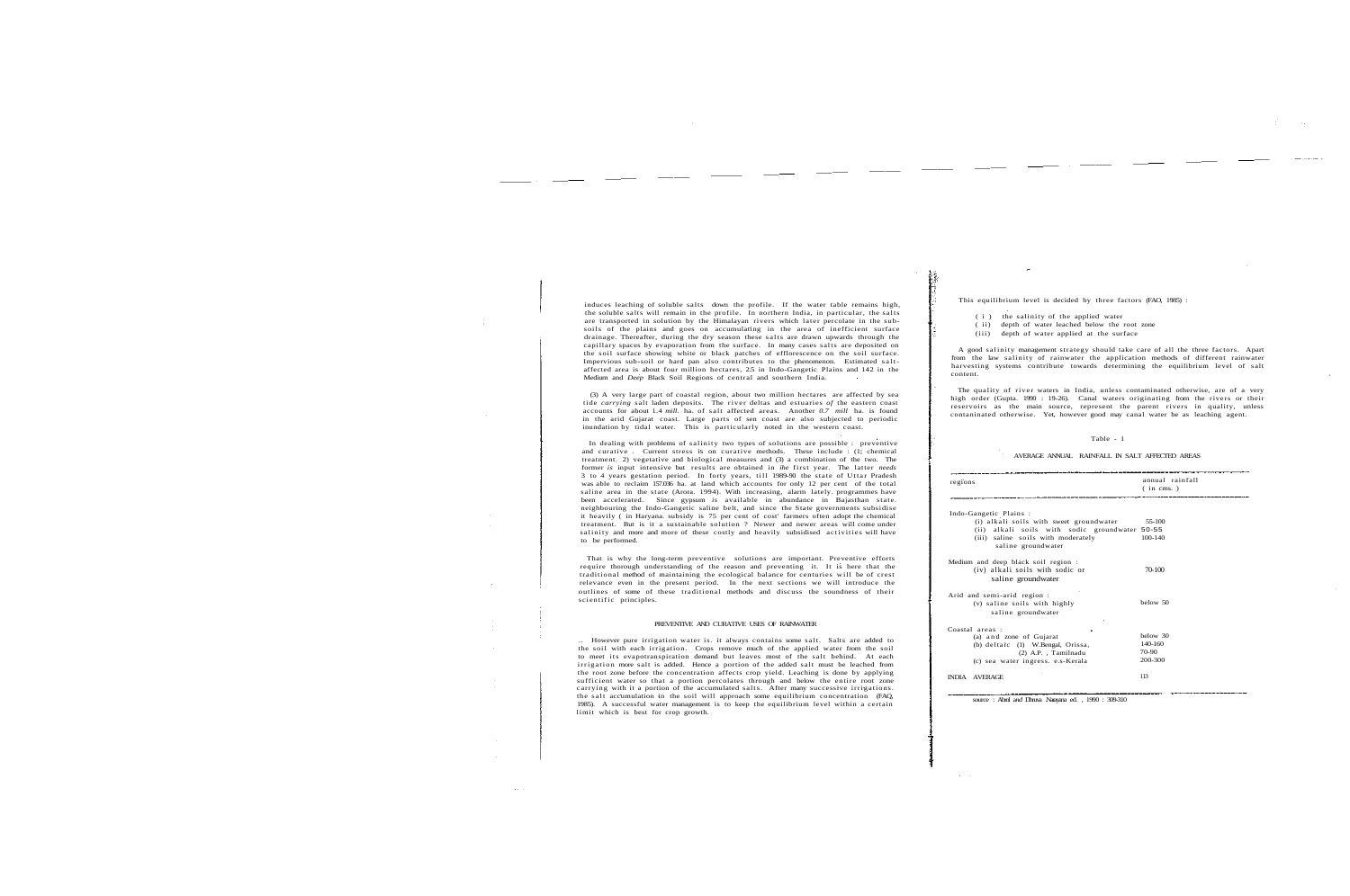rainvater is certainly the best. Composition varies as one moves away from the sea, depending on local pollution sources and from shower to shower. But overall, the rainwater has an EC range between 5 to 50 US cm<sup>-1</sup> (Gupta, 1990 : 16) compared to some 200-300 US cm<sup>-1</sup> common in canal water. Thus the equilibrium concentration of salt accumulation in the soil attained after many successive irrigations, is lower if the leaching agent is rainwater in comparison to use of canal water. For partial leaching to attain tolerable limits for crop growth, less amount of water is necessary if the leaching agent is rainwater, not canal water. This in turn, contributes to the reduction in problems of waterlogging in areas having drainage problems.

While discussing suitable strategies for using saline water for irrigation Gupta  $(1990 : 270)$  had favoured maximum utilisation of rainwater for two reasons :

Gupta ( 1990 : 264-273) made some rough estimates of salt balance and leaching requirements. He found that in monsoon countries, when the rainfall is short and concentrated, rainwater may be sufficient to leach out salts from the root zone. Without going into the details let me draw attention to the rule of thumb that he developed. "The depth of soil from which the soluble salts ( $> 80$  per cent of it) may be "The depth of soil from which the soluble salts ( $> 80$  per cent of it) may be leached during the monsoon season, corresponds roughly with total rainfall during the monsoon season" (Gunta, 1990 : 270). Thus, if the root zone depth of the soil is 40 cm. front which accumulated salts are intended to be leached, a minimum amount of rainfall equal to 40 *cm*, is necessary. The actual requirement will vary depending on the texture of the soil and other percolation considerations. Still, this gives an Idea. The following are the average annual rainfall of the salinity prone areas of India (Table -1) . It must be evident that rainwater is available in plenty for effecting high proportion of leaching almost everywhere in India.

 $\sim$   $\sim$ 

If water influx in the substratum is greater than water expenditure  $[-I > Q]$  then the groundwater level increases and waterlogging occurs. The water influx in this area is very high because of heavy annual rainfall and an enormous amount of snowfall carried by the Himalayan rivers flowing through this region. The first priority therefore, is to drain out the excess water. The traditional method facilitated drainage - both by horizontal and vertical methods. The natural drainage lines were never interfered with, leave alone directing them inland through canals. Besides, the

(i) it has a modifying effect on the number of irrigations required to meet the *evaporative* demand as part of it is met by rainfall and

(ii) it helps in leaching of accumulated salts, because it is the best quality water available for leaching.

A close look at these two principles will establish that they are valid not merely for the limited objective Gupta had set for himself, but in general too. 8ecause of these considerations, maximum utilisation of rainwater must be the most desirable strategy for salinity control. Indeed, this was so in the traditional set up. Colonialism and modern extension programmes had failed to grasp these principles and had done enormous damage to the agricultural land. Even now, it is necessary to honour these principles. We will discuss some traditional techniques of India from this perspective.

### INDO-GANGETIC PLAINS

 $\sim 10^{11}$ 

major mode of irrigation was wells, which provided vertical drainage. Fortunately, most parts of this region has sweet groundwater.

and the state of

 $\sim 10$ 

The old rainwater harvesting systems could not survive the pressure of canal irrigation. The interference with the natural drainage systems wrecked havoc on them. Stone (1934 : 135) describes a case where the original system used to drain flood water into a rivulet after flowing through two *jhils*. After the construction of a canal within a few years the water levels of the jhils increased inundating surrounding land, throwing them out of the cultivable category. After the drainage channels were dug, numerous complaints were made by farmers that the drainage system was drying out the country excessively. Often their canal supplies were diminished. Besides, the Jhils etc. which stored rainwater were rendered dry for about nine months a. year (Stone, 1984 : 140). Indeed, it was so excessive that watertable of places thirty mile- -TUBE WELL. Some twenty years later, following serious drought, when tubewell irrigation was being considered, some officers felt that the policy of surface drainage has been carried too

Natural precipitation was retained (Whitcombe. 1971 : 6) in water harvesting structures like tanks and ponds ( called *jhils -* surface depressions filled by summer rains). The jhils were reported to supply some anount *of* irrigation water and produced forage (Stone, 19S4 : 140). Indirectly too, they must have contributed significantly by enriching subsoil moisture. Recharging of groundwater was an important factor. Although rainfall is high in this region it is highly variable and irrigation is absolutely essential during summer and drought. Finally, the tanks and ponds ensured the supply of the best leaching agent, rainwater, in this salinity-prone area. Canal construction techniques were not unknown but rarely used. The best known canal is the western Jamuna canal constructed in the sixteenth century by the Delhi Sultanate, probably imitating west Asian models. The canal had fallen into disuse and had inspired the British engineers to undertake canal construction.

Nineteenth century construction of canals and distributaries in U.P. did not follow the watersheds and interfered considerably with natural drainage lines. The railways and roadways too had no consideration for the drainage systems (Stone, 1984 : 134-135). But the need was felt badly after occurrence of severe floods, waterlogging, salinity and malaria in canal irrigated tracts of U.P. As the problems of salinity aggravated investigations began. By late 1860s causes were known and a couple of experimental leaching and drainage stations were established. However, the results were not encouraging. A Committee (Reh Committee. IS73) was appointed whose report reflects the unassailable contradictions faced by the government (Whitcombe. 1971 : 76-79 ; 285-289 ). The Committee could not admit what was clearly evident from all available information — that introduction of canal irrigation itself was the basic mistake. For heavy water influx the. Committee laid the blame on the farners' practice of overirrication. suggested raising of water rates to achieve greater economy at water and recommended continuation of the reclamation experiments. The Reh Committee had also recommended. albeit reluctantly, that lift irrigation should be substituted for flush irrigation. In order to open the market the Canal Department had earlier offered flush irrigation at lower rates than the existing lift irrigation (Whitcombe, 1971 : 9). Gravity irrigation from canal was touted as replacement for the dreary old water lifting (Whitcombe, 1971 : 78). So it was a reluctant admission. In any case, the government could not further raise the already high water rates. This had set the course of salinity control efforts. The leaching and drainage experiments, though unsatisfactory, became the only implementable policy. The preventive efforts could extend only that far, not up to a fundamental reconsideration of canal policies.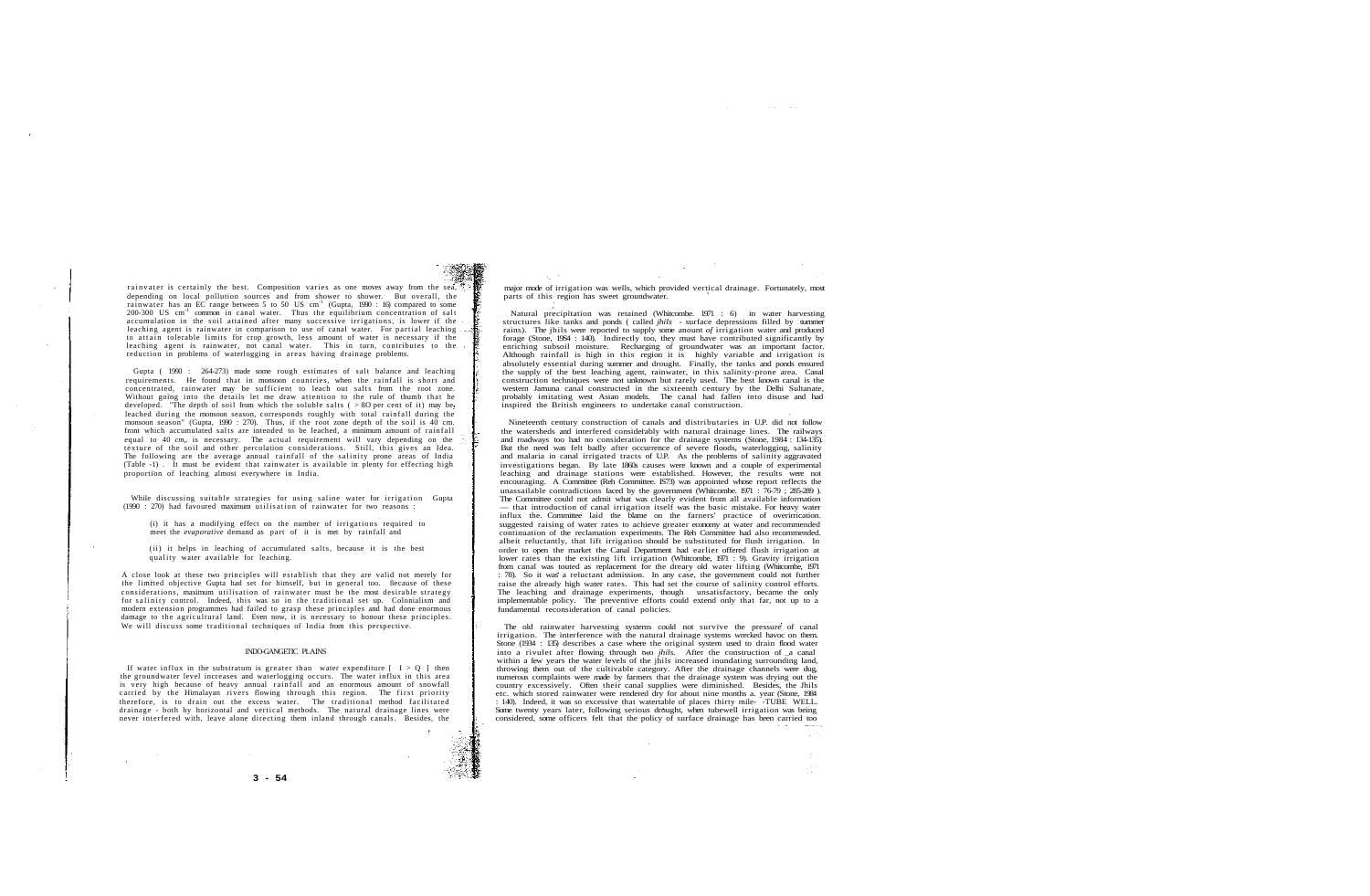far. The subsoil water level is lower than it was twenty years ago and have a permanent tendency to fall (Stone , 1984 : 141). Following destruction of rainwater harvesting structures canal irrigation remained the only source of recharging groundwater. Wherever canals went, well-digging was often made impracticable by the rise in the water table. So the farmers had little choice but to adopt canal water (Voelcker, 1893 Whitcombe: 69; be. 1971 : 80-31). Table -2 shows the extent of destruction of rainwaterharvesting structures as reflected in official statistics. The data about them are included under two heads ; 'tanks' and 'other sources'. We have grouped them together. The choice of the two years are guided by data availability and comparability of district boundaries before administrative reorganisations.

#### $\tau_{\rm Edd}$  .

### Changes in Irrigation pattern between 1901 and 1974 Same districts of present Uttar Pradeob (U.P.)

|                                                           |                              |           |                                | deeps to di                |                 |                                             |            |                  |                                               |
|-----------------------------------------------------------|------------------------------|-----------|--------------------------------|----------------------------|-----------------|---------------------------------------------|------------|------------------|-----------------------------------------------|
| Sistem                                                    | Taak<br>Gilbert -<br>Searces |           | folai<br>Canal Title<br>Saler. | <b>Septe</b>               | Figue.<br>Se ES | tacal Itali<br>Cream#  ltr.<br>Sater 11 and |            | Tet.<br>Farre    | Mat.<br><b>Standards</b><br>tast lactusi si p |
| (Sara 1904                                                | -444                         | ÷.        | $\sim$                         | -753                       | *1              | ¢.                                          | m          | ES!              | -95                                           |
| Sitter                                                    | $-127$                       | 521       | 115                            | $\mathcal{L}^{\text{reg}}$ | 771             | 75.                                         | 544        | e neg            | -10                                           |
| 2aa Bareli                                                | $\sim 10$                    | ger<br>Si | 26                             | -518                       | 171             | $\sim 10$                                   | 17         | 73               | 275<br>235                                    |
| Caao                                                      | -215                         | 501       | 592                            | -453                       | 153             | -205                                        | 227        | m                | -27                                           |
| Lacknow                                                   | $-1.72$                      | 25        | 23                             | -162                       | 157             | - 11                                        | 212<br>774 | - 2581<br>- 372) | 502                                           |
| Basti                                                     | -552                         | 特言        | $-163$                         | $-1.7$                     | 1267            | 937                                         | 27         | 1551             | $404 -$                                       |
| Jauneur                                                   | $-102$                       | 105       | 4                              | -759                       | - 15            | 23<br>157                                   | 5 i S      | - 531            | 453                                           |
| Allahabad                                                 | -270                         | 427       | 155<br>$-71$                   | -359<br>35                 | 707<br>891      | 1775                                        | 1225       | -11391           | 56                                            |
| Fudaut<br><b>Parreilly</b>                                | - 71<br>-112                 | ÷<br>u.   | 223                            | ΦE.                        | 305             | :00                                         | 723        | - 635)           | 91                                            |
| Comparison is difficult fue to addition in net seen area: |                              |           |                                |                            |                 |                                             |            |                  |                                               |
| Hainpuri                                                  | - 65                         | æ         | 175                            | -272                       | 1015            | 173                                         | 993        | $-4631$          | 490                                           |
| Pilibhit                                                  | $-128$                       | 3TE       | 215                            | - 125                      | 374             | 23.                                         | 520        | 19               | 515                                           |
| Fatern                                                    | -217                         | 29        | 71                             | - 41                       | 26 I            | 229                                         | 291        | 305              | 597                                           |
| Azancarh                                                  | -53                          | 325       | $-118$                         | -572                       | izn5            | 532                                         | 215        | 774              | 1118                                          |
| Kheri                                                     | - 96                         | 147       | 51                             | $-146$                     | 512             | 355                                         | 447        | 430 l            | 847                                           |
| Sultanour                                                 | -259                         | 435       | 175                            | $-227$                     | 2%              | В                                           | 185        | I76.             | 551                                           |
| Partabearh                                                | $-25 -$                      | 430       | 146                            | -341                       | ۹6              | $-245$                                      | - 97       | 5481             | 449                                           |

霞

٢

Salinity is also found in large parts of Gujarat, Madhya Pradesh. Maharashtra, Karnataka. Rajasthan and Andhra Pradesh. The soil characteristics hero differ-from that of the Inuo-Gangetic pattern which need different set of considerations. Both saline and alkali soils are found depending on the aridity of the region. But we need not distinguish between them, for, our concern is prevention of salt deposits in any form. In leaching of salt concent one has to consider that the soils of this region in general, have slow water infiltration and percolation rates and water diffusivitv. Substantial part of this region consists of medium and deep black soil (vertisols) which tend to have a positive water balance fluctuating between shallow depths. Any additional salt carried in by canal water tend to accumulate. Since digging, laying and maintaining is difficult in this soil the scope of drainage is limited. Groundwater is sodic or saline and therefore, vertical drainage possibilities are also ruled out. Because of slow water diffusivitv, soil degradation process in this region is slow. Only as time passes and in compete absence of leaching, salt content increases sizably in the surface horizon . But once it appears it as difficult to get rid of. Projects like Nagarjunasa and Srirasagar in Andhra Pradesh. Tungabhadra in Karnataka. Tawa in M.P. and Indira Gandhi canal in Rajasthan are only some of the major ones which are suffering from salinity problem.

"Large scale implementation of drainage programme in U.P. began only since the 1830s, when a series of wet seasons created serious waterlogging problems and prompted an outcry against canals ( Stone, 1934 : 139). By 1900 the aggregate surface drainage channels constructed were more than a third of the total length of canals and distributaries (Stone, 1934 : 134-145). The old irrigated areas settled to new equilibrium levels after several years. Later, after the introduction of tubewells and power operated pumpsets vertica l drainage too has been a possibility. These have solved *n.* part of the problem, but only *a.* part. As yet, little has been done to provide proper drainage in canal irrigated areas. The problem continues and the threat of waterlogging and salinity becomes more and more acute.

### CENTRAL AND WESTERN REGION

The traditional system chat was extensively used until some three decades back was that of "submergence tanks". This is basically in situ water harvesting. The undulating topography allows for the construction of above-surface tanks. Although gravity irrigation may be performed that was rarely practised in the black soil region. The *Bundhies* or submergence tanks retained water practically throughout the rainy season. After the rainy season water used to be drained out and the bed was used for cultivation. Sometimes river floods were diverted to feed the submergence tanks. They consisted of embankments with heights neither as great as the above-surface tanks nor as low as field boundaries. Submergence tanks did not provide gravity irrigation. Instead, the bed. rich in subsoil moisture, was cultivated. They also need to be distinguished from *in situ* storage. In one, cultivation follows submergence and drainage, in the other they occur simultaneously (Sengupta, 1993).

Submergence techniques were basically conservation of moisture by contour bunding in the water-shed itself. Storage of fresh rainwater for months over the whale watersheds could effect some amount of leaching. This was the perfect answer to extremely slow water infiltration and percolation properties of the soil. At the sane time the admirable water-retention capacity of the soil was used to devise a more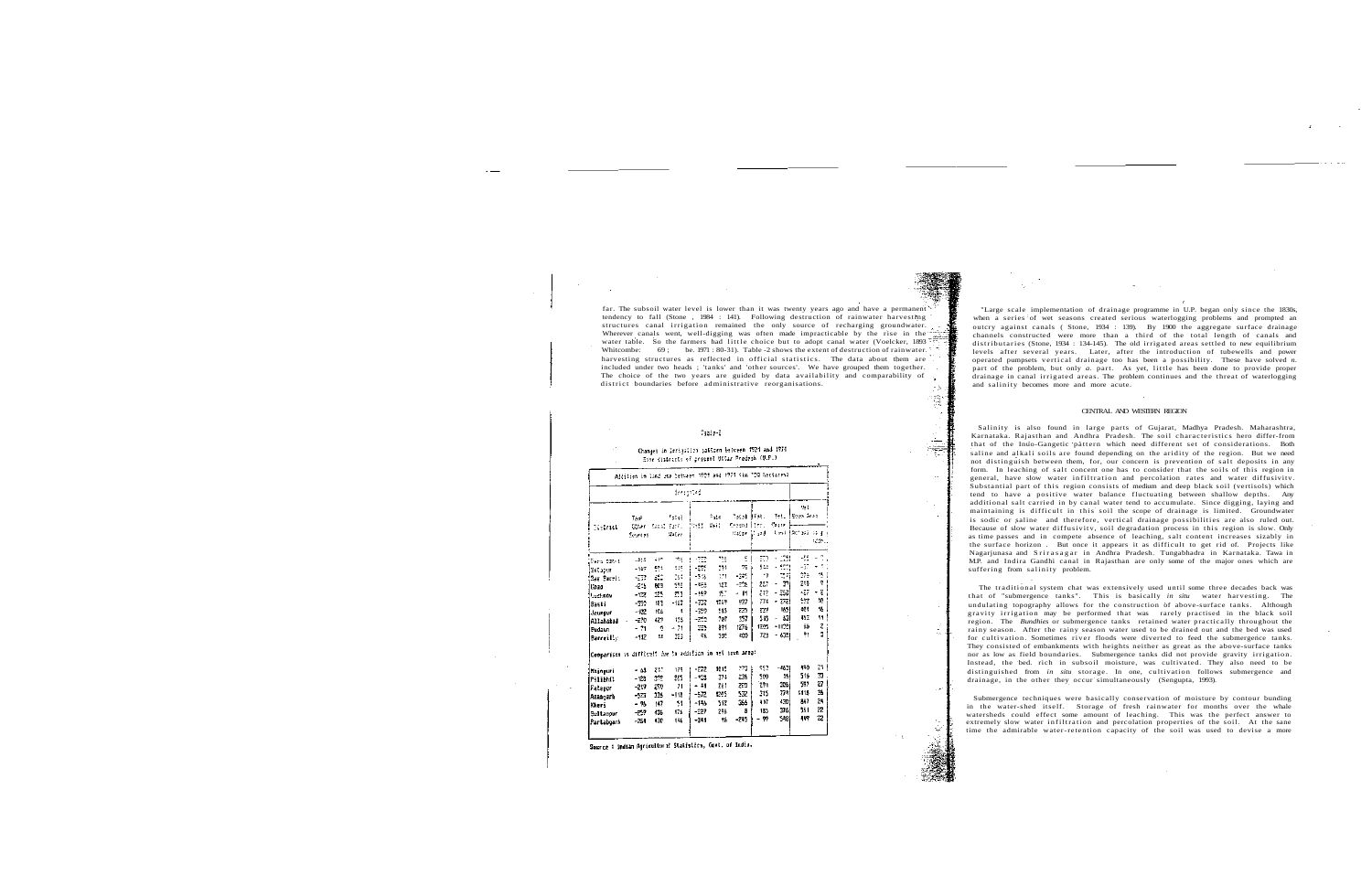efficient method of water utilisation than gravity irrigation. Submerging also helped in soil conservation. The concerned area is prone to severe soil erosion.

Until a couple of decades back, the submergence technique was extensive all over the *haveli* tract of M.P. A century ago it was found all over the western region. Reference to the *sailabi* system of Punjab is found in old official records. It is stil l a recognised system of irrigation in Baluchistan where it is known as the *sailaba.* system (Oesterbaan, 19S3). Although the system might have covered, at a rough estimate. a million hectare or more, and had at one time, received government: patronage, recent information regarding them are not found in official irrigation statistic s in India. Surprising though it may appear, the reasons for this omission are not within the scrips of this paper (Sengupta. 1993 : 27-29). In essence, the reluctance to consider rainwater harvesting structures as irrigation, is at the root of such ignorance.

Î

Recently, one submergence irrigation structure, found in the midst of Thar desert and called *khadin ,* have drawn considerable attention. The *khadins* of Rajasthan. though provide surface irrigation in years of good rainfall, are utilised primarily for subsoil storage properties. *Khadins* are found even in the heart of Thar desert. The old khadins have been found "to be site-specific systems. The soils of khadins are medium to fine in texture, with good water-holding characteristics as against the loose, sandy, droughty soils or the rest of the desert. These soils remain wet or moist for a long period, and are favourable for chemical weathering of soil minerals and for microbial activities. The temporary water table that is formed in khadins after collecting precipitation over the catchment area, slowly recedes into the subsoil and substrata during winter, thus continuouslv supplying moisture to the deep growing roots of the crops throughout its period of growth. Depending on the good or bad rainfall in 1 year either gravity irrigation or bed cultivation is practised in a khadin. It is reported that khadins succeed in producing it least one *crop* even if the rainfall in a vear is one-third that of normal.

The amount of run-off collected in a khadin depends on the extent of the catchment area, which *is* about 12 to 15 times that of the service area 'Kolarkar and Singh, 1990). The region being a particularly saline tract, the rainwater harvest would contain some salt by leaching out their wider catchments. In course of time the salt will accumulate in the profile and turn the land unusable. Khadins however, have remained functional for several centuries. Intrigued by this fact, the soil scientists of Central Arid Zone Research Institute have conducted on this system one of the rare studies of salinity<br>control in traditional systerns. They ("Singh and Kolarkar. 1933) show that there is not much salt accumulation inside the khadin. but heavy deposits are found just outside where water from seepage passes out. Obviously, the incoming salts are continuously expelled. Their explanation is that the sediments accumulating inside the khadin gradually raise the bed level. It reaches in old khadins between 0.25 to 1.00 metre. In consequence, the hydrostatic pressure of water body of *khadins* push the salt content out, which deposits on the outer side of the embankment.

The southern part of the east coast and the Kutch peninsula are the only coastal<br>regions not favoured by heavy rainfall. In these deficient rainfall regions the<br>Groundwater too is saline. But the salinity of the coastal so river water is good enough for sufficient leaching. In the low rainfall regions of Krishna or Cauvery delta, with good river water supply, canal irrigation used to be practised extensively in the past. It is only in these parts of the country that canal irrigation had developed extensively even in the pre-colonial period.

It is neither possible nor desirable to go back to the pre-modern situation by writing off the networks of canals and other structures. But the traditional principle of using rainwater as much as possible is also confirmed by modern research. Along with drainage, embankments or long duration storage wherever necessary, these principles need to be resurrected in order to find *a* sustainable solution to the everwidening problems of salinity. This imply a thorough reappreciation of irrigation system design. However daunting it may seem, irrigation technology today needs thorough reappraisal from many aspects other than that of civil engineering.

#### COASTAL REGIONS

Saline soils of delta and coastal regions include Ganga delta or Sunderban. Mahanadi. Godavari, Krishna, Cauvery and small river deltas in the east coast and the estuaries of Narmada and Tapi in the west. Here, both prolonged waterlogging and sea water

intrusion create problems of salinity. Besides deltas and estuaries marine cycles also affect sea water ingression in many coastal areas. These include the lagoons of Kerala, *khar, khajan* and *kale* lands of western coast extending from Gujarat to Kerala and the Rann of Kutch. In the east coast, salinity due to sea water ingression is less, but saline delta regions abound.

In general, in these areas horizontal drainage is not possible. Saline water ingress need to be prevented first by constructing sluice gates and protective embankments. Thereafter salts present on the surface can be flushed out with stood quality water. Fortunately once again, most parts have good quality water. Rainfall is generally very high (above 140 en) in the specific regions or on the hills nearby as in the western coast. In the past rainwater used to be stored in shallow ponds within protective embankments. This system of cultivation of rice was extensive in West Bengal *(bheris),* Orissa , in *kharland, khazan* and *kale* cultivation in the west coast. In the modern phase too the same principle is being followed with improved structures.

Data shows that in Kutch and Saurashtra region there were thousands of small tanks in the past. Whether this was one of the purpose of those tanks can be decided only after knowing their exact locations - which is beyond the capability of the present author.

#### **CONCLUSION**

Rainwater harvesting systems have mostly been seen as small scale or "minor irrigation" systems - as per Indian terminology. Seen in the above perspective, they are not. The well-laid network of tanks and ponds in the Indo-Gangetic plains used to share between them, the whole of the run-off flowing through each watershed. Submergence tanks used to be constructed in series and they could appropriate every bit of run-off after a flood in the adjacent rivulet. The coastal ponds would not be successful unless a whole series checks sea water ingression along a long stretch of coastline. When appreciated from this perspective the whole design will seem to be a major irrigation system. Indeed, this is a kind of design which has the potential to compete with modern multipurpose river valley projects. They deserve to be developed along this line.